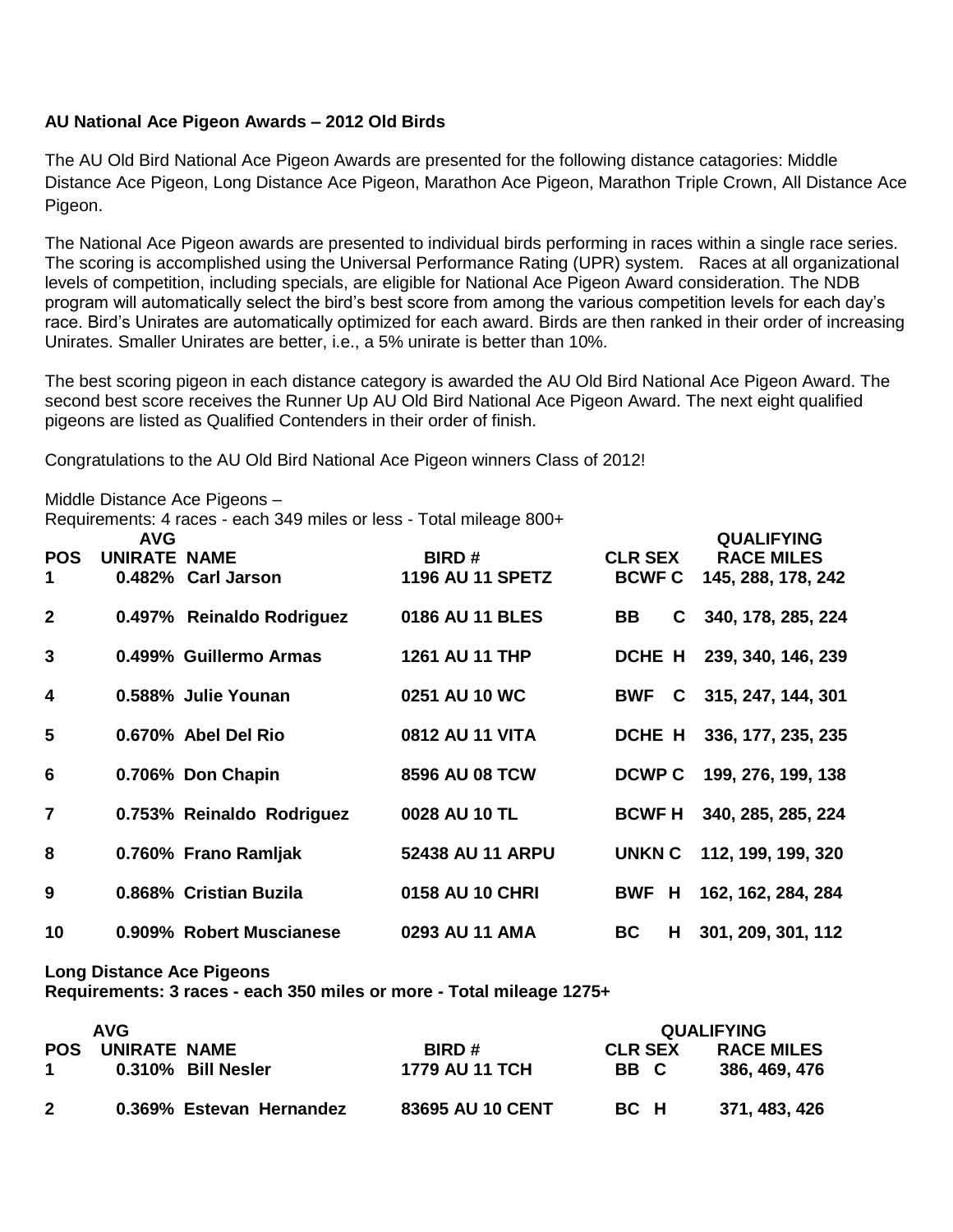| 3                       | 0.648% Jesus Vera         | <b>0878 AU 11 KRPC</b> | BB C        | 390, 446, 504 |
|-------------------------|---------------------------|------------------------|-------------|---------------|
| $\overline{\mathbf{4}}$ | 0.773% Don Barker         | 1452 AU 11 QS          | BB H        | 430, 523, 523 |
| 5                       | 0.782% Bill Nesler        | 0194 AU 10 TCH         | BB C        | 469, 476, 365 |
| 6                       | 0.870% Carl Szentendrei   | 14779 AU 11 GHC        | BC H        | 579, 500, 500 |
| $\overline{\mathbf{z}}$ | 0.909% Reinaldo Rodriguez | 0155 AU 11 BIG         | BC H        | 429, 429, 486 |
| 8                       | 1.016% Jose Santoyo       | 11414 AU 11 WSL        | SIL H       | 388, 498, 498 |
| 9                       | 1.075% Edward King        | 11716 AU 11 ADA        | <b>GRZH</b> | 444, 350, 543 |
| 10                      | 1.201% John Beeson        | 0371 AU 11 WHC         | BB H        | 514, 376, 440 |

**Marathon Ace Pigeons**

**Requirements: 2 races - each 475 miles or more - Total mileage 1050+**

|                         | <b>AVG</b>              |                       |                | <b>QUALIFYING</b> |
|-------------------------|-------------------------|-----------------------|----------------|-------------------|
| <b>POS</b>              | UNIRATE NAME            | <b>BIRD#</b>          | <b>CLR SEX</b> | <b>RACE MILES</b> |
| 1                       | 0.450% Jeff Lamberton   | 52466 AU 09 ARPU      | BB C           | 503, 603          |
| $\mathbf{2}$            | 0.507% Paul Rudolph     | 2864 AU 09 VIK        | BL H           | 598, 486          |
| 3                       | 0.515% Duane Kugler     | 5932 AU 10 OMAH       | BB H           | 527, 586          |
| $\overline{\mathbf{4}}$ | 0.560% Yoel Martinez    | 0720 AU 11 RRR        | BB H           | 570, 490          |
| 5                       | 0.777% Carl Szentendrei | 14779 AU 11 GHC       | BC H           | 579, 500          |
| 6                       | 0.880% Tony Melucci     | 0445 AU 10 TENT       | BB C           | 579, 500          |
| $\overline{7}$          | 1.299% Craig Goode      | 9068 AU 09 BWAY       | BC C           | 543, 543          |
| 8                       | 1.335% Howard Geske     | <b>1984 AU 08 RRV</b> | BC H           | 496, 581          |
| 9                       | 1.356% Ron Hornstein    | 0358 AU 08 SPW        | C              | 643, 531          |
| 10                      | 1.392% Bill Mitiu       | 0183 AU 11 CUBS       | <b>BB</b><br>H | 579, 500          |

**Marathon Triple Crown Ace Pigeons**

**Requirements: 3 races - each 463 miles or more - Total mileage 1542+**

| <b>POS</b>  | <b>AVG</b><br>UNIRATE NAME<br>0.870% Carl Szentendrei | <b>BIRD#</b><br>14779 AU 11 GHC | <b>CLR SEX</b><br>BC H | <b>QUALIFYING</b><br><b>RACE MILES</b><br>579, 500, 500 |
|-------------|-------------------------------------------------------|---------------------------------|------------------------|---------------------------------------------------------|
| $2^{\circ}$ | 1.451% Craig Goode                                    | 0090 AU 10 BWAY                 | BC C                   | 465, 543, 543                                           |
|             | 1.771% Scott Bennis                                   | 0258 AU 07 DL                   | BC H                   | 480, 480, 585                                           |